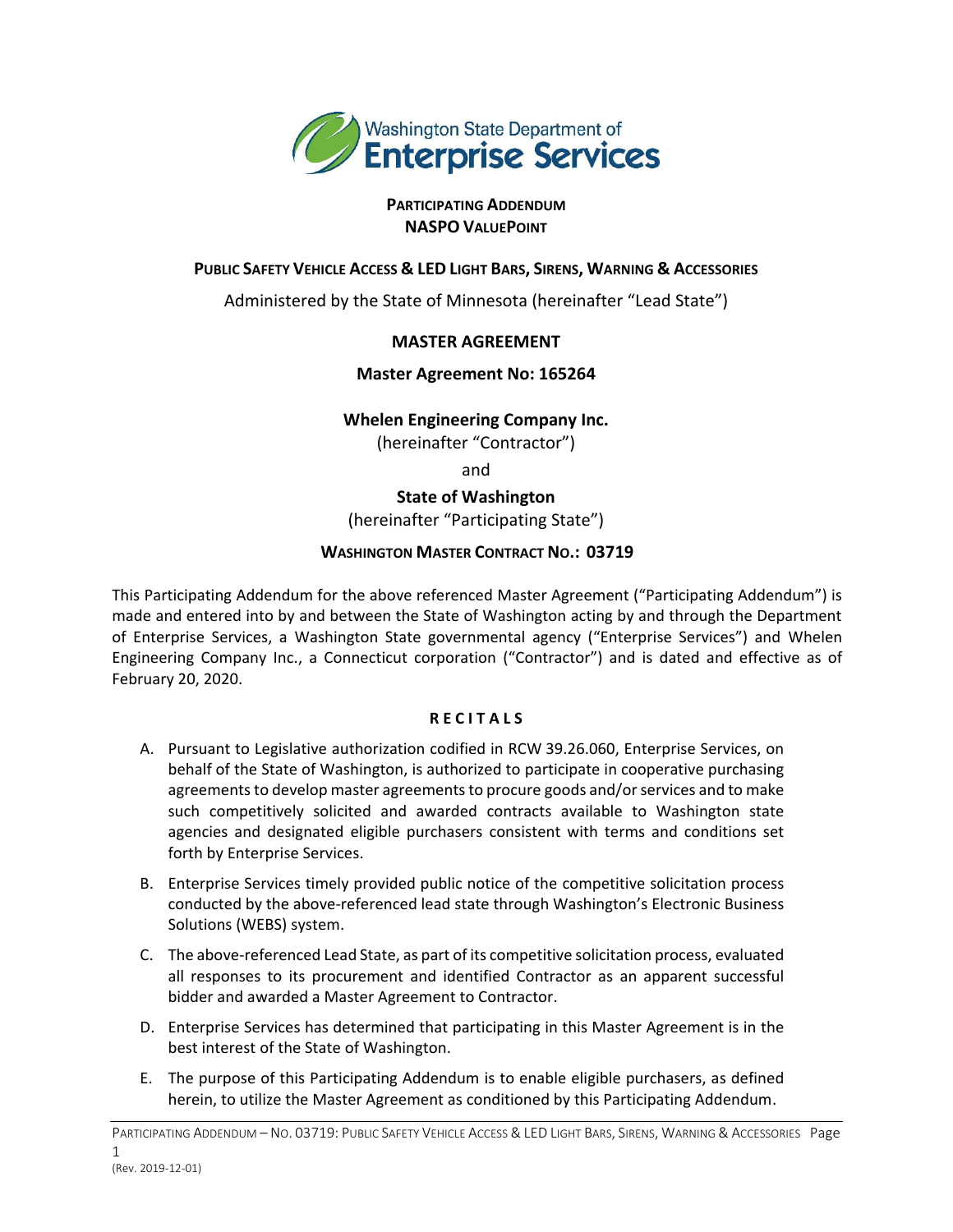#### **A G R E E M E N T**

**NOW THEREFORE**, in consideration of the mutual promises, covenants, and conditions set forth herein, the parties hereto hereby agree as follows:

- **1. SCOPE:** This Participating Addendum covers the competitive procurement for Public Safety Vehicle Access & LED Light Bars, Sirens, Warning & Accessories led by the State of Minnesota for use by state agencies and other entities located in the Participating State authorized by that state's statutes to utilize state contracts with the prior approval of the State's chief procurement official.
- **2. PARTICIPATION:** Use of specific NASPO ValuePoint cooperative contracts by agencies, political subdivisions and other entities (including cooperatives) authorized by an individual state's statutes to use state contracts are subject to the prior approval of the respective State chief procurement official. Issues of interpretation and eligibility for participation are solely within the authority of the State chief procurement official. Pursuant to this Participating Addendum, the Master Agreement may be utilized by the following ("Purchasing Entities" or "Purchasers"):
	- (a) WASHINGTON STATE AGENCIES. All Washington state agencies, departments, offices, divisions, boards, and commissions.
	- (b) WASHINGTON STATE INSTITUTIONS OF HIGHER EDUCATION (COLLEGES). Any the following specific institutions of higher education in Washington:
		- State universities i.e., University of Washington & Washington State University;
		- **E** Regional universities i.e., Central Washington University, Eastern Washington University, & Western Washington University
		- Evergreen State College;
		- Community colleges; and
		- Technical colleges.
	- (c) MCUA PARTIES. The Master Agreement also may be utilized by any of the following types of entities that have executed a Master Contract Usage Agreement (MCUA) with Enterprise Services:
		- Political subdivisions (e.g., counties, cities, school districts, public utility districts, ports) in the State of Washington;
		- Federal governmental agencies or entities;
		- Public-benefit nonprofit corporations (i.e., § 501(c)(3) nonprofit corporations that receive federal, state, or local funding); and
		- Federally-recognized Indian Tribes located in the State of Washington.

By placing an order under this Participating Addendum, each Purchasing Entity agrees to be bound by the terms and conditions of this Participating Addendum, including the Master Agreement. Each Purchasing Entity shall be responsible for its compliance with such terms and conditions.

## **3. PARTICIPATING STATE MODIFICATIONS OR ADDITIONS TO MASTER AGREEMENT:**

3.1. **WASHINGTON'S ELECTRONIC BUSINESS SOLUTIONS (WEBS) SYSTEM**: Within seven (7) days of execution of this Participating Addendum, Contractor shall register in the Washington State Department of Enterprise Services' Electronic Business Solutions (WEBS) System at WEBS.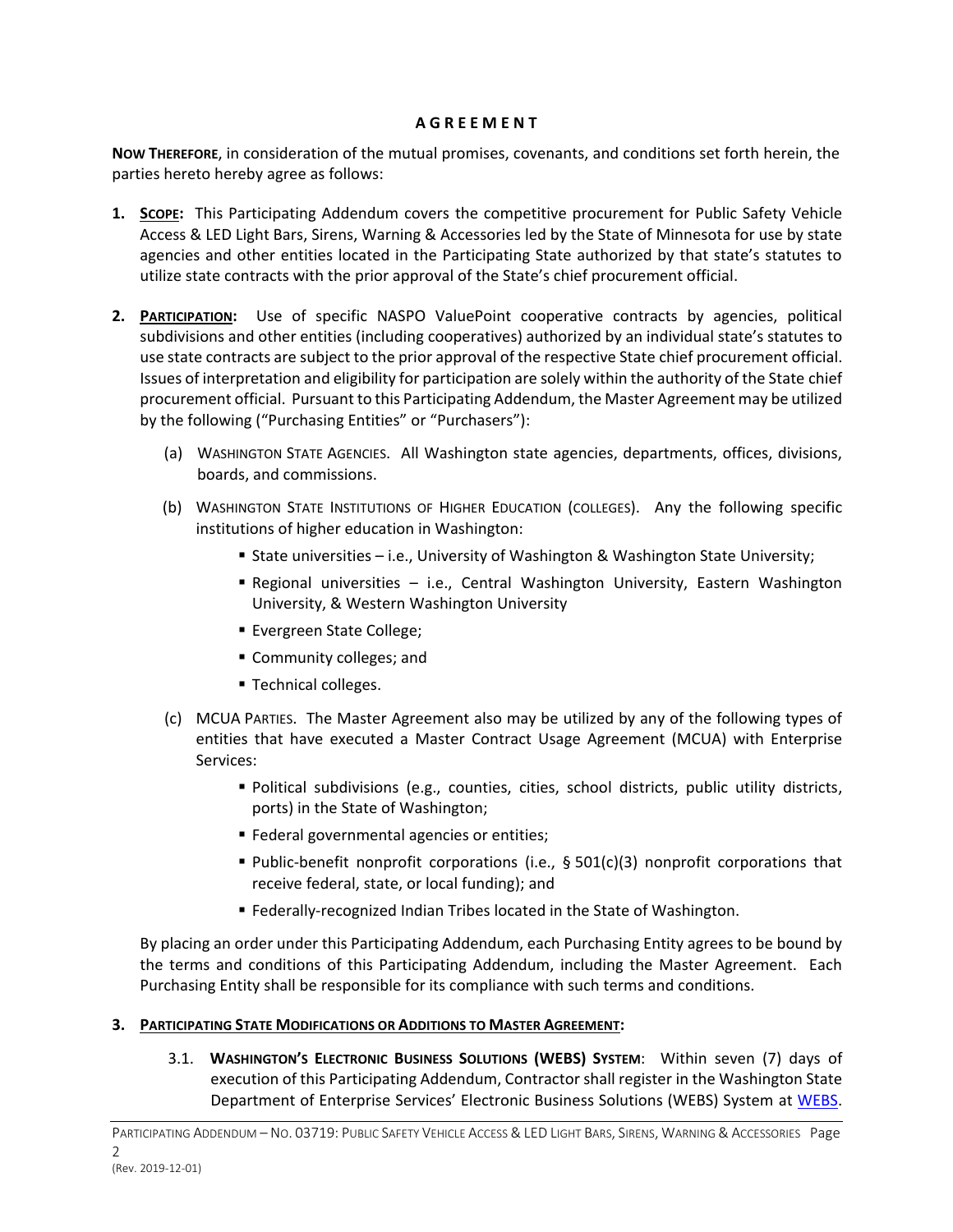Contractor shall ensure that all of its information therein is current and accurate and that, throughout the term of the Master Agreement, Contractor shall maintain an accurate profile in WEBS.

- 3.2. **WASHINGTON'S STATEWIDE PAYEE DESK**: To be paid for contract sales, Contractors must register with Washington's Statewide Payee Desk. Washington state agencies cannot make payments to a contractor until it is registered. Registration materials are available here: Receiving Payment from the State.
- 3.3. **CONTRACT SALES REPORTING:** Contractor shall report total contract sales quarterly to Enterprise Services, as set forth below.
	- (a) REPORTING. Contractor shall report quarterly Contract sales in Enterprise Services' Contract Sales Reporting System. Enterprise Services will provide Contractor with a login password and a vendor number.
	- (b) DATA. Each sales report must identify every authorized Purchasing Entity by name as it is known to Enterprise Services and its total combined sales amount invoiced during the reporting period (i.e., sales of an entire agency or political subdivision, not its individual subsections). The "Miscellaneous" option may be used only with prior approval by Enterprise Services. Upon request, Contractor shall provide contact information for all authorized Purchasing Entities specified herein during the term of this Participating Addendum. Refer sales reporting questions to the Primary Contact set forth below. If there are no contract sales during the reporting period, Contractor must report zero sales.
	- (c) DUE DATES FOR CONTRACT SALES REPORTING. Quarterly Contract Sales Reports must be submitted electronically by the following deadlines for all sales invoiced during the applicable calendar quarter:

| <b>For Calendar Quarter Ending</b> | <b>Contract Sales Report Due</b> |
|------------------------------------|----------------------------------|
| March 31                           | April 30                         |
| June 30                            | July 31                          |
| September 30                       | October 31                       |
| December 31                        | January 31                       |

- 3.4. **VENDOR MANAGEMENT FEE**: Contractor shall pay to Enterprise Services a vendor management fee ("VMF") of 1.5 percent on the purchase price for all contract sales (the purchase price is the total invoice price less applicable sales tax) authorized by this Participating Addendum.
	- (a) The sum owed by Contractor to Enterprise Services as a result of the VMF is calculated as follows:

Amount owed to Enterprise Services = Total contract sales invoiced (not including sales tax) x .0150.

- (b) The VMF must be rolled into Contractor's current pricing. The VMF must not be shown as a separate line item on any invoice unless specifically requested and approved by Enterprise Services.
- (c) Enterprise Services will invoice Contractor quarterly based on contract sales reported by Contractor. Contractor shall not remit payment until it receives an invoice from Enterprise Services. Contractor's VMF payment to Enterprise Services must reference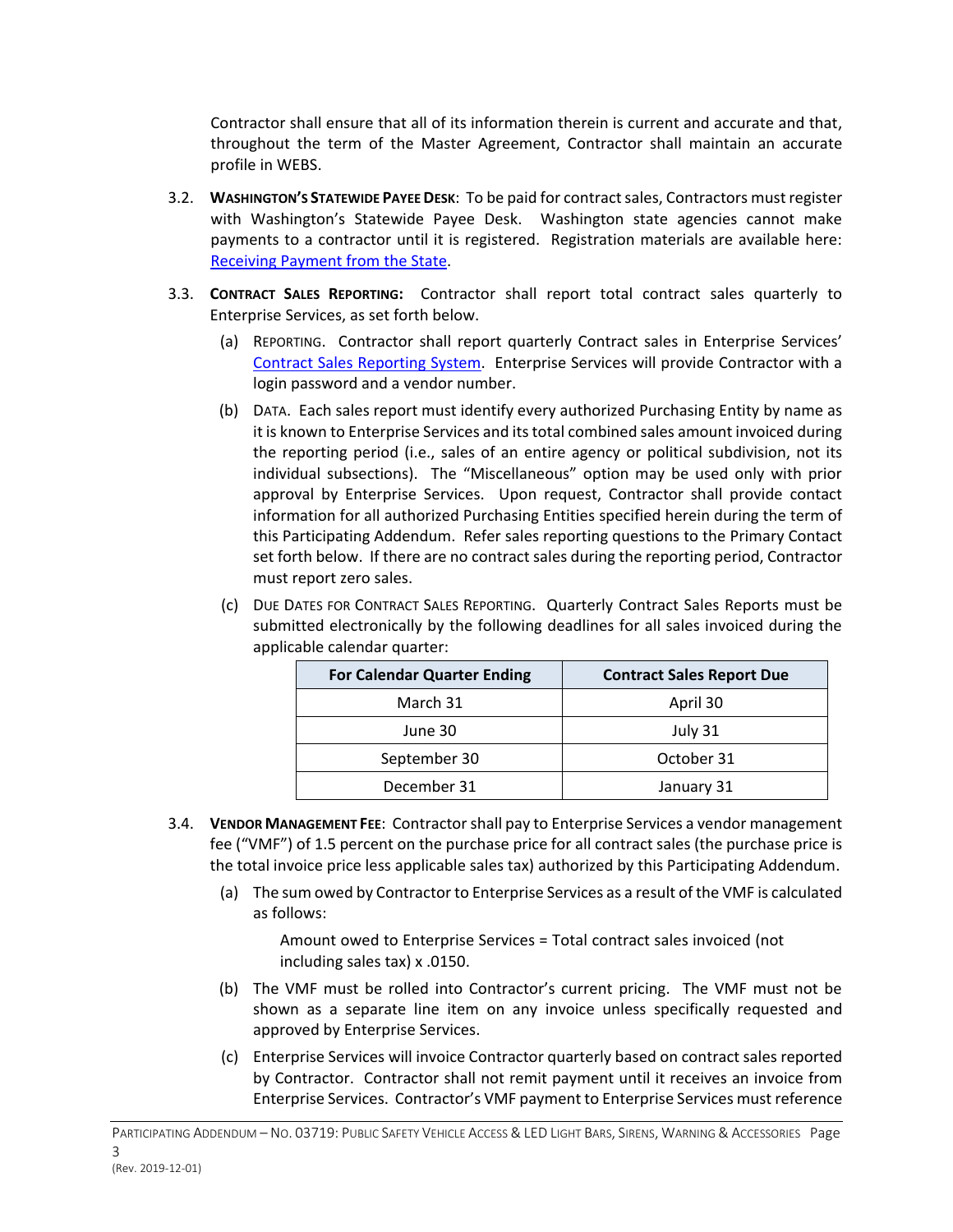the following:

- This Washington Master Contract No.: **03719**
- The NASPO Master Agreement No.: **165264**
- The year and quarter for which the VMF is being remitted, and
- Contractor's name as set forth in this Contract, if not already included on the face of the check.
- (d) Contractor's failure accurately and timely to report total net sales, to submit usage reports, or remit payment of the VMF to Enterprise Services, may be cause for suspension or termination of this Participating Addendum or the exercise of any other remedies as provided by law.
- (e) Enterprise Services reserves the right, upon thirty (30) days advance written notice, to increase, reduce, or eliminate the VMF for subsequent purchases.
- (f) For purposes of the VMF, the parties agree that the initial management fee isincluded in the pricing. Therefore, any increase or reduction of the management fee must be reflected in contract pricing commensurate with the adjustment.
- 3.5. **CONTRACTOR REPRESENTATIONS AND WARRANTIES**: Contractor makes each of the following representations and warranties as of the effective date of this Participating Addendum and at the time any order is placed pursuant to the Master Contract. If, at the time of any such order, Contractor cannot make such representations and warranties, Contractor shall not process any orders and shall, within three (3) business days notify Enterprise Services, in writing, of such breach.
	- (a) WAGE VIOLATIONS. Contractor represents and warrants that, during the term of this Master Contract and the three (3) year period immediately preceding the award of the Master Contract, it is not determined, by a final and binding citation and notice of assessment issued by the Washington Department of Labor and Industries or through a civil judgment entered by a court of limited or general jurisdiction, to be in willful violation of any provision of Washington state wage laws set forth in RCW chapters 49.46, 49.48, or 49.52.
	- (b) PAY EQUALITY. Contractor represents and warrants that, among its workers, similarly employed individuals are compensated as equals. For purposes of this provision, employees are similarly employed if the individuals work for the same employer, the performance of the job requires comparable skill, effort, and responsibility, and the jobs are performed under similar working conditions. Job titles alone are not determinative of whether employees are similarly employed. Contractor may allow differentials in compensation for its workers based in good faith on any of the following: a seniority system; a merit system; a system that measures earnings by quantity or quality of production; a bona fide job-related factor or factors; or a bona fide regional difference in compensation levels. A bona fide job-related factor or factors may include, but not be limited to, education, training, or experience that is: consistent with business necessity; not based on or derived from a gender-based differential; and accounts for the entire differential. A bona fide regional difference in compensation level must be consistent with business necessity; not based on or derived from a gender-based differential; and account for the entire differential. Notwithstanding any provision to the contrary, upon breach of warranty and Contractor's failure to provide satisfactory evidence of compliance within thirty (30)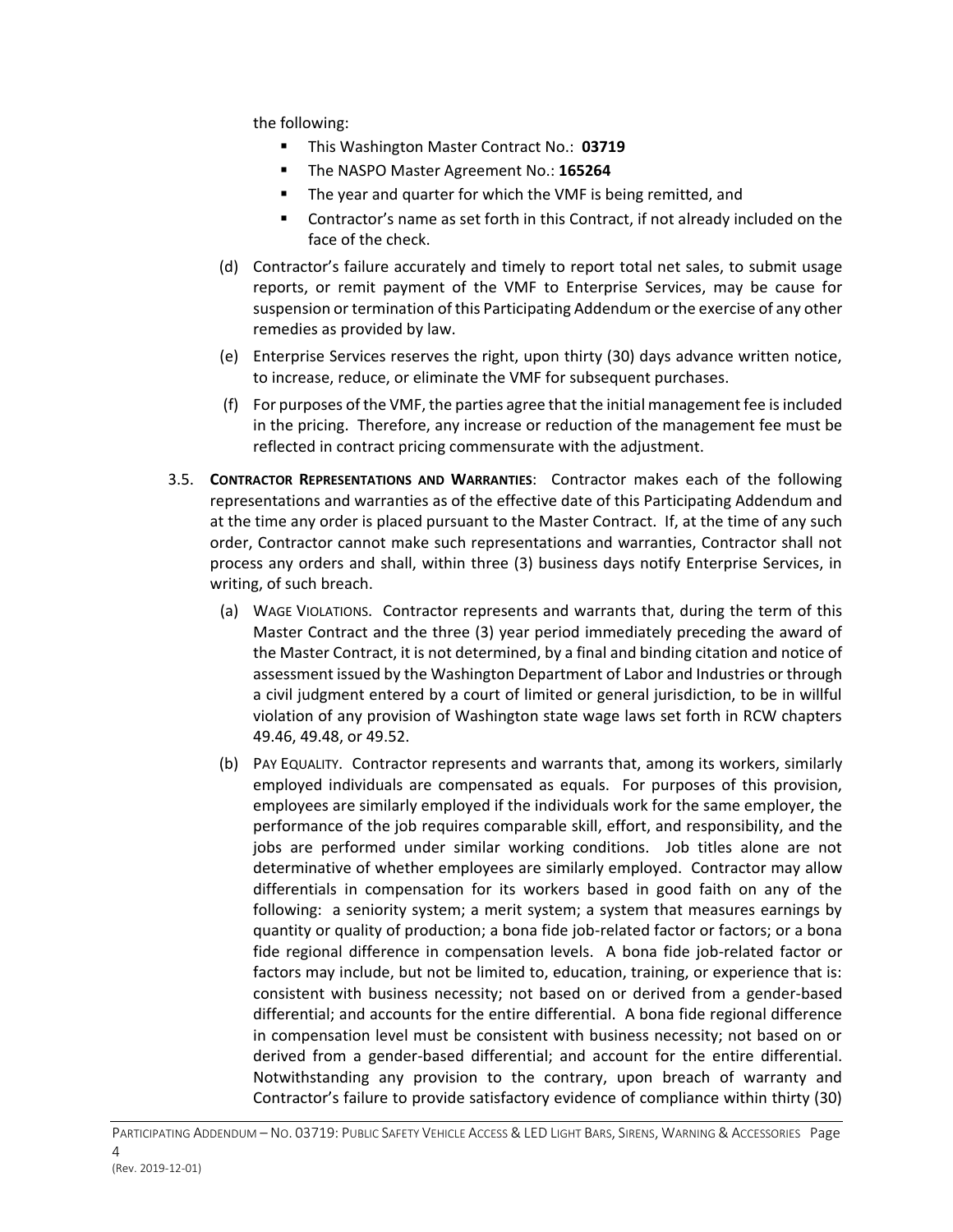days, Enterprise Services may suspend or terminate this Participating Addendum and Master Contract and any Purchaser hereunder similarly may suspend or terminate its use of the Master Contract and/or any agreement entered into pursuant to this Participating Addendum.

- (c) EXECUTIVE ORDER 18-03 WORKERS' RIGHTS (MANDATORY INDIVIDUAL ARBITRATION). Contractor represents and warrants, that Contractor does NOT require its employees, as a condition of employment, to sign or agree to mandatory individual arbitration clauses or class or collective action waivers. Contractor further represents and warrants that, during the term of this Master Contract, Contractor shall not, as a condition of employment, require its employees to sign or agree to mandatory individual arbitration clauses or class or collective action waivers.
- 3.6. **COMPLIANCE WITH LAW; TAXES, LICENSES, & REGISTRATION**: Contractor shall comply with all applicable law. Prior to making any sales hereunder, if Contractor is not already registered, Contractor shall register to conduct business in the State of Washington and promptly acquire and maintain all necessary licenses and registrations and pay all applicable taxes and fees. In addition, for all sales to Purchasers in the State of Washington, if Contractor does not currently do so, Contractor shall calculate, collect, and remit, as appropriate, the applicable state and local sales tax on all invoices.
- **4. LEASE AGREEMENTS**: This Participating Addendum does not authorize Contractor to lease or rent equipment to any Purchaser.
- **5. PRIMARY CONTACTS:** The primary contact individuals for this Participating Addendum are as follows (or their named successors):

| <b>Contractor</b>                                                          | <b>Participating State</b>                                                                                                                          |
|----------------------------------------------------------------------------|-----------------------------------------------------------------------------------------------------------------------------------------------------|
| Whelen Engineering Company, Inc.<br>51 Winthrop Road<br>Chester, CT 06412  | State of Washington<br>Department of Enterprise Services<br><b>Contracts &amp; Procurement Division</b><br>P.O. Box 41411<br>Olympia, WA 98504-1411 |
| Attn: Craig Szymanski<br>Tel: 860-718-2304<br>Email: cszymanski@whelen.com | Attn: Austin Diaz-Munoz<br>Tel: (360) 407-7971<br>Email: Austin.Diaz-Munoz@des.wa.gov                                                               |

- **6. CONTRACTOR'S AUTHORIZED DISTRIBUTORS:** Contractor shall provide the products/services through its Authorized Distributors. For purposes of this Master Agreement and Participating Addendum, Contractor's Authorized Distributors for the State of Washington are those firms listed in the Pricing & Ordering document on the Master Contract portal page. Contractor shall ensure that each of its Authorized Distributors perform in accordance with the terms and conditions set forth in the Master Agreement and this Participating Addendum.
- **7. ORDERS:** Unless the parties to the Order agree in writing that another contract or agreement applies to such order, any Order placed by a Participating Entity or Purchasing Entity for a Product and/or Service available from this Master Agreement shall be deemed to be a sale under (and governed by the prices and other terms and conditions of) the Master Agreement as conditioned by this